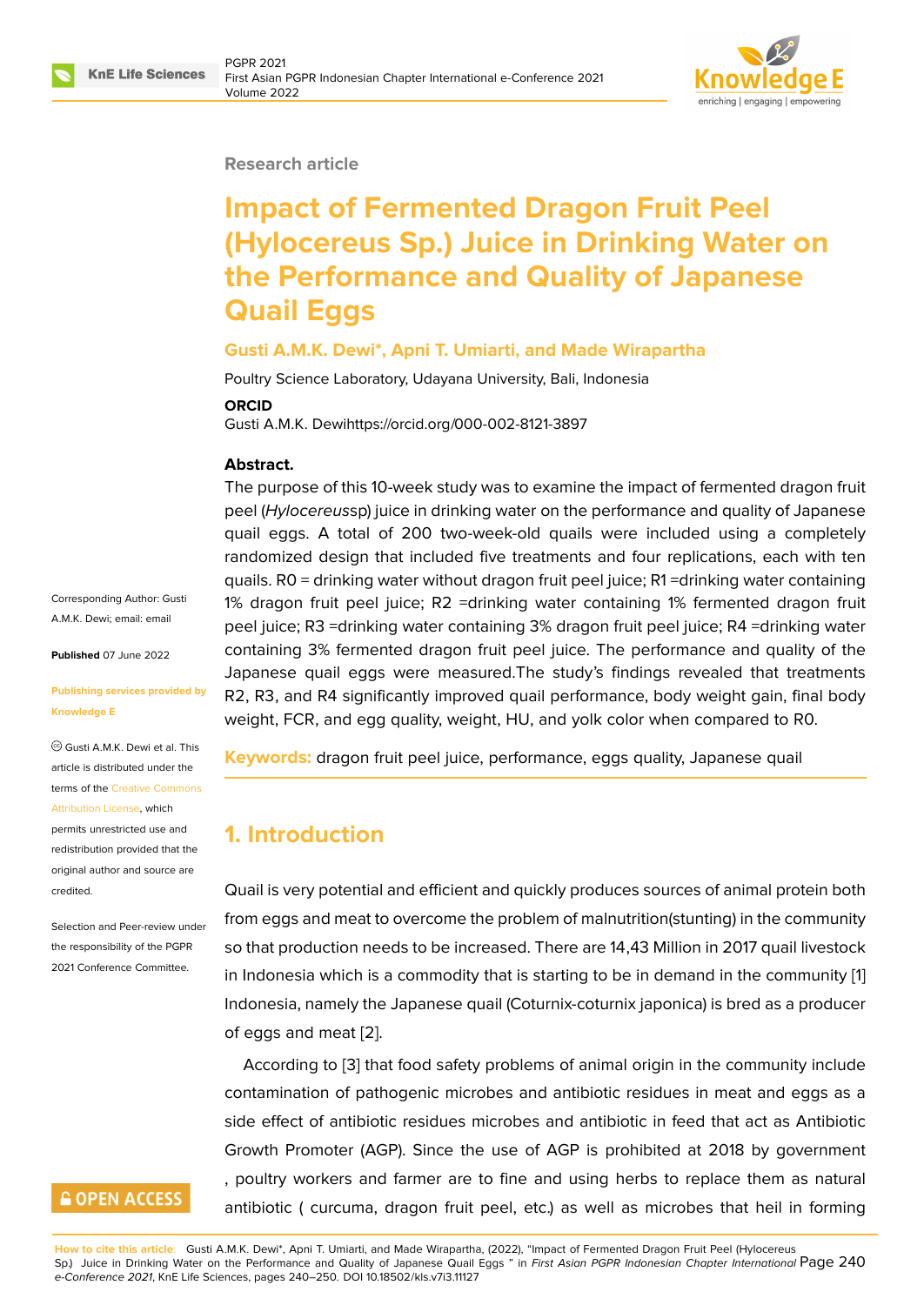immunity in poultry without residues, as well as imbalance intestinal microflora [4] and [5].

According to [6], dragon fruit peel is an agricultural waste that has not been widely used by the community, especially in Indonesia, [7] part of dragon fruit, 30- 35% [is](#page-7-3) peel [an](#page-7-4)d still rarely or even not been fully utilized, although some studies have reported peel dragon fruit con[ta](#page-8-0)ins high antioxidant and contents phenolics in the dragon fruit peel amounted 28.16 mg/100 g, in addition to having [an](#page-8-1)tioxidant also contain anthocyanins [8].

According to [? ] and [6] dragon fruit peel is an agricultural was waste that one alternative for providing cheap and competitive feed, is through the use of waste, both [ag](#page-8-2)ricultural and industrial was such as grape waste and dragon fruit peel waste [? ]. The steps that be taken t[o o](#page-8-0)vercome this problem are to use dragon fruit peel [9] and [10]. Dragon fruit peel contains phytochemical compounds which include catechins, phenols, hydroquinone, flavonoids, triterpenoids, steroids, saponins, tannins, alkaloids [11]

[O](#page-8-3)ne of way to increase nutrient content and reduce crude fiber needs to be treated with yeast Saccharomyces cerevisiae ,which can also increase protein digestibility, [cru](#page-8-4)de fiber in pollard and dragon fruit peel fermentation was obtained by researchers [12] ; [13] ; [14] in feed for ducks and native chickens. According [6] that the content of catechins can function, as an antibacterial so that the absorption of nutrients can be more optimal, besides that the content of saponins contained in dragon fruit peel can [affe](#page-8-5)ct [th](#page-8-6)e a[mo](#page-8-7)unt of feed consumption. According to [15], dragon fr[ui](#page-8-0)t peel in general can inhibit as much as 83.48% of free radicals. The red color peel of dragon fruit indicates the high contend of phenolic active substances. Which confer a degree of protection against pathogen microorganisms and modify con[diti](#page-8-8)ons in the gastrointestinal tract [16] ; [17] end reduce the pathogen microorganisms and improving intestinal tract health.

However , no report is available on giving dragon fruit peel juice either unfermented or fermented in drinking water, on performance and quality of eggs of quail (Coturnix [- co](#page-9-0)t[urn](#page-9-1)ix japonica) 0-10 weeks aged.

# **2. Materials and Method**

#### **2.1. Animal, ration and Feeding Treatment**

This research conducted over 10 weeks and this research is located atMengui Village, Denpasar Regency, Bali Province and Poultry Laboratory at Campus Faculty of Animal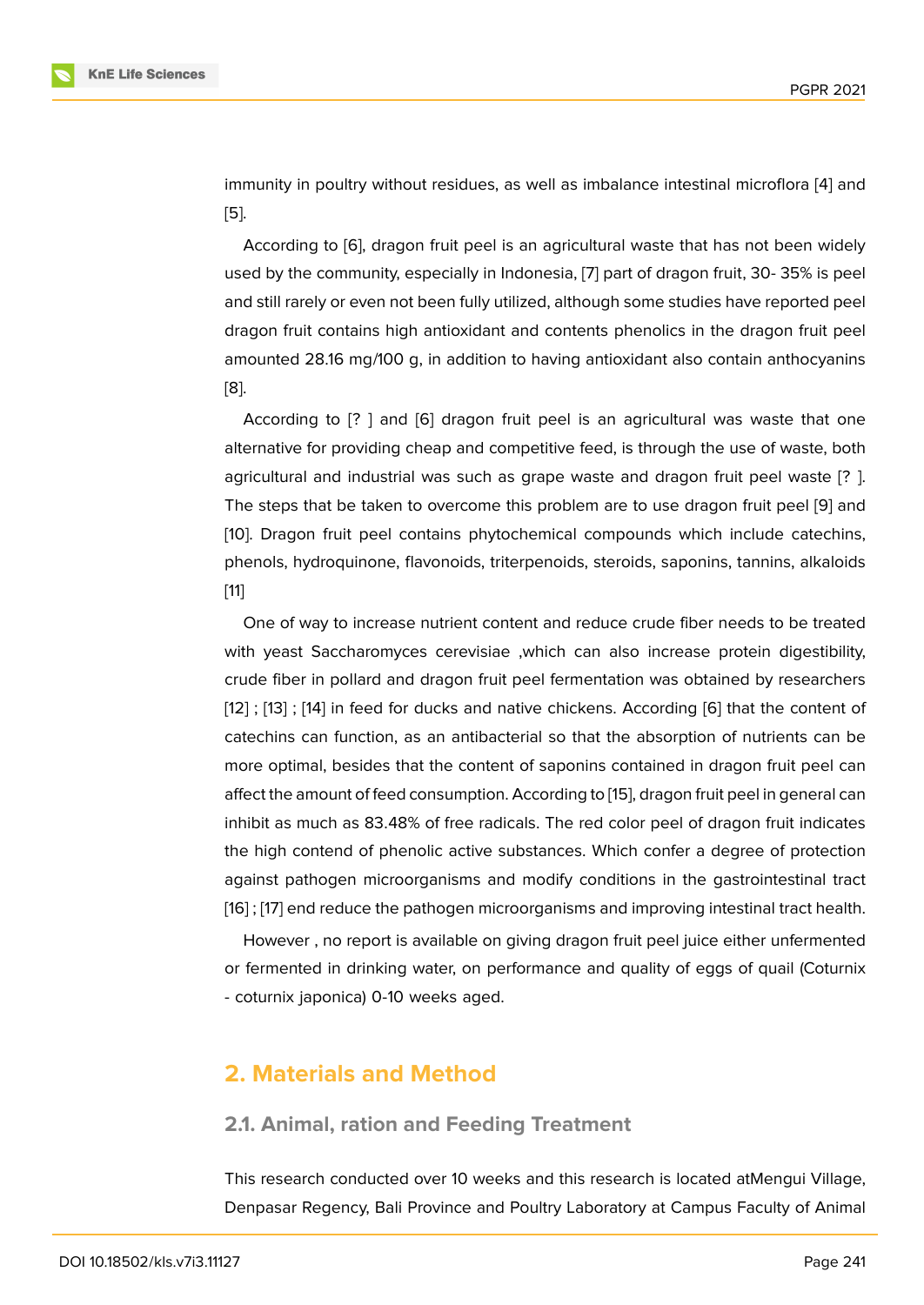Science, Udayana University. A total of DOQ Coturnix coturnix japonica used in this study.

**2.1.1. Diets**

The ration uses in this study was a commercial ration for laying quail QQ504 S produced by PT.Sierad Produce Tbk.The nutritional content of the QQ 504 S quail ration can be seen in Table 1.

| <b>Nutritional Conent</b>          |     | Totally     |
|------------------------------------|-----|-------------|
| Water content (%)                  | Max | 13,00       |
| Proteins (%)                       | Max | 20,00-22,00 |
| Fat (%)                            | Max | 4,00        |
| Fiber (%)                          | Max | 6,00        |
| Ash (%)                            | Max | 13,00       |
| Calcium (%)                        |     | 3,00-3,50   |
| Available Phosphorus Min<br>$(\%)$ |     | 0,40        |
| Lysine (%)                         | Min | 1,20        |
| Methionine (%)                     | Min | 0,60        |
| Methionine + Cystine Min<br>$(\%)$ |     | 0,90        |
| Tryptophan (%)                     | Min | 0,22        |
| Threonine (%)                      | Min | 0,70        |
| ME (Kcal/kg)                       | Min | 2700,00     |
| Total Aflatoxin (ppb)              | Max | 40,00       |

Table 1: Nutritional Content of Commercial Ration Nutritional QQ 504 S PT. Sierad Produce Tbk.

Source: Nutrient content QQ 504 S ration PT. Sierad Produce Tbk.

### **2.2. Instrument**

Instrument used in this research is a diet and drinking water, torch lighting cage, machine grinding feed, knife, bowl, spoons stirrer, scissors, paper labels, markers, plastic bags, wood, bamboo, wire, plastic carpet, sprayer and digital scales *Egg Multi Tester.*

### **2.3. Research Methods**

In this research there are two stages making process meal dragon fruit peel, first making of dragon fruit peel meal is fresh dragon fruit peel chopped small, then put into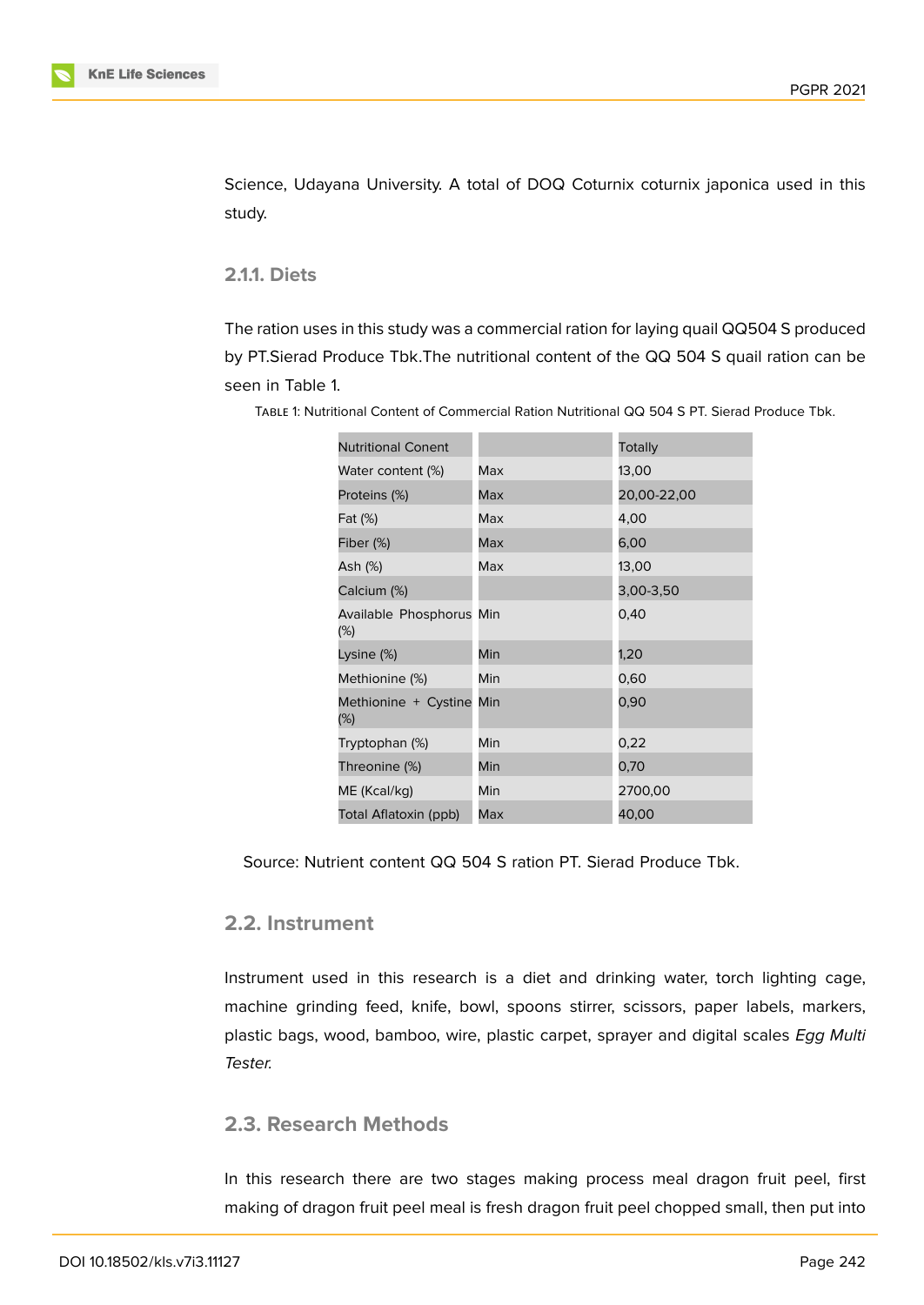the juice machine and ready for use true drinking water. Second process namely the making of juice dragon fruit peel fermented with *Saccharomyces Sp.* (Ahmad, 2005) [17]. In the process of fermentation, juice dragon fruit peel fermentation by adding Saccharomyces Sp. allowed to stand for 3 days and after 3 days the solution is ready for use.

### **2.4. Research Design**

An experiment to evaluate of extract dragon fruit peel in drinking water quail was arranged by *Completely Randomized Design* (CRD) with five treatments and four replications in which each replication consisted of 10 quail so that the totally used was 200 birds. The treatment given were: R0= drinking water without extract dragon fruit peel ,R1: R0= drinking water with 1% extract dragon fruit peel , R2= drinking water with 1% extract fermented dragon fruit peel ,R3= drinking water with 3% extract dragon fruit peel ,R4= drinking water with 3% extract fermented dragon fruit peel .

#### **2.5. Variable Observed**

The variables measured: performance and production of the quails

### **2.6. Data analysis**

Data were analysed statistic by ANOVA and when there are significant differences continued test Duncan [18].

# **3. Results and [Dis](#page-9-2)cussion**

The results obtained from the performance of quail aged 1-9 weeks given extract dragon fruit peel and extract fermentation dragon fruit peel through drinking water can be seen in Table 3.1. The initial body weights of quails in treatment R0, R1, R2, R3 and R4 each had an average value from 20.20 g - 20.45 g the statistically were not significantly different (P>0.05). This is because to obtain a homogeneous or uniform initial body weight of quail and to obtain research material that is in accordance with the design used, with homogeneous weights. The results obtained from the performance of quail aged 0-10 weeks give extract dragon fruit peel and extract fermentation dragon fruit peel through drinking water.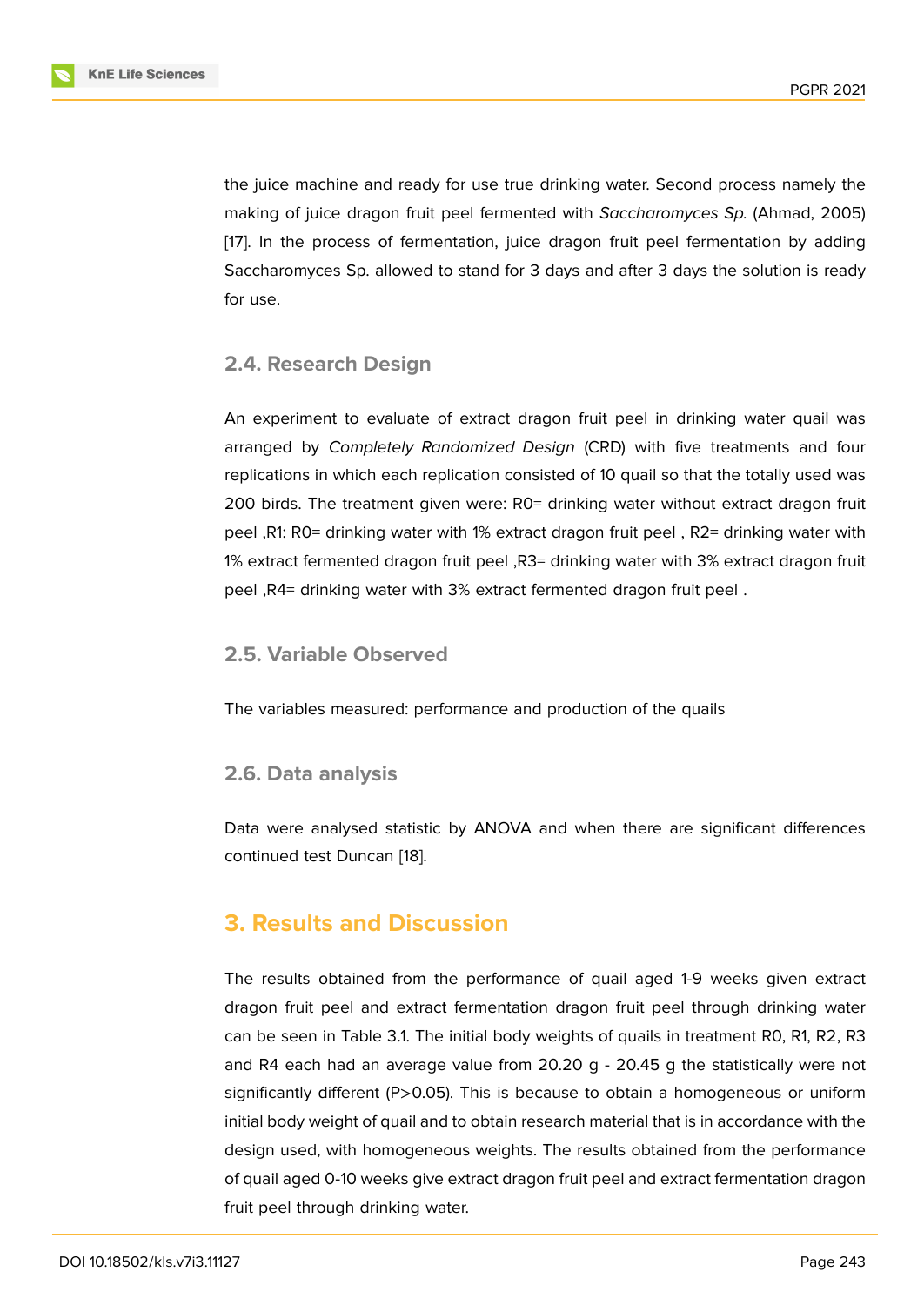| Variables                                  | Treatment                  |                      |                      | <b>SEM</b>          |                                                |      |
|--------------------------------------------|----------------------------|----------------------|----------------------|---------------------|------------------------------------------------|------|
|                                            | R0                         | R1                   | R <sub>2</sub>       | R3                  | R4                                             |      |
| Initial<br>weight<br>body<br>(g/bird)      | $20.20^{a}$                | $20.38^{a}$          | $20.45^a$            | $20.23^{\circ}$     | $20.27^a$                                      | 0.32 |
| Final<br>body<br>(g/bird)                  | weight 193.11 <sup>c</sup> | 196.69 $^b$          | 198.97 $^{ab}$       | 211.78 <sup>a</sup> | 232.76 <sup>a</sup>                            | 0.30 |
| weight<br>gain<br>Body<br>(g/bird)         | 172.9 $^c$                 | $176.31^{b}$         | 178.52 $^b$          | 191.53 <sup>a</sup> | $212.49^a$                                     | 2.60 |
| Feed<br>consumption<br>(g/bird)            | 570.0 $a$                  | 560.57 $a$           | 558.47 $a$           | $556.25^a$          | 559.15 <sup>a</sup>                            | 2.72 |
| Drinking<br>water<br>consumption (ml/bird) | 2058.2 <sup>a</sup>        | 2051.50 <sup>a</sup> | 2050.75 <sup>a</sup> |                     | 2055.75 <sup>a</sup> 2049.24 <sup>a</sup> 2.70 |      |
| <b>FCR</b>                                 | $3.29^a$                   | 3.17 <sup>a</sup>    | 3.12 <sup>a</sup>    | $2.91^b$            | $2.63^{b}$                                     | 0.05 |
| Egg weight (g/eggs)                        | $10.70^a$                  | $10.86^a$            | $11.56^b$            | 11.25 $^b$          | 11,54 $^{b}$                                   | 0.23 |
| Egg yolk colour                            | $5.00^{b}$                 | $5.25^{b}$           | $5.75^{a}$           | 5.80 <sup>a</sup>   | 5.96 <sup>a</sup>                              | 0.32 |
| Haugh Unit ((HU)                           | 82.34 $^b$                 | $83.22^{b}$          | $86.00^{a}$          | $86.80^{a}$         | $88.20^{a}$                                    | 0.65 |

Table 2: Performance of quail aged 0 -9 weeks givenextract dragon fruit peel and extract fermentation dragon fruit peel through drinking water.

Notes: 1) RO = drinking water without dragon fruit peel juice; R1 = drinking water 1%with

dragon fruit peel juice ; R2 = drinking water 1%with fermented dragon fruit peel juice; R3 = drinking water 3% with dragon fruit peel juice; and R4= drinking water 3% with fermented dragon fruit peel juice.

2) The same superscript on the same line shows no significant difference (P>0.05). 3) SEM *"Standard Error of Treatment Means"*.

The final body weight and body weight gain of quails is had an average 193.11- 232.76 g/bird and 172.91-212.49 b/bird which were statistically significantly (P<0.05). The content of phytochemical compounds contained in dragon fruit peel has a good effect on the health of quails thereby increasing ration consumption but has not been able to increase the final body weight of the control treatment. According to [19], the phytochemical compounds found in dragon fruit peel include phenols, hydroquinone's, flavonoids, triterpenoids, steroids, saponins, tannins, and alkaloids. The final body weight and body weight gain of quails is influenced by the feed consumed w[hich](#page-9-3) has the same nutrients so as to produce the different to body weight gain ,this is in a line with the opinion of [20]. which states that the quality and quantity of rations affect body weight , and according to[21] that the factors that affect initial body weight are the amount of feed consumed, the rate of travel of the feed in the digestive tract, the physical form of the f[eed](#page-9-4), the composition of the feed and the balance of the nutritional content of the feed.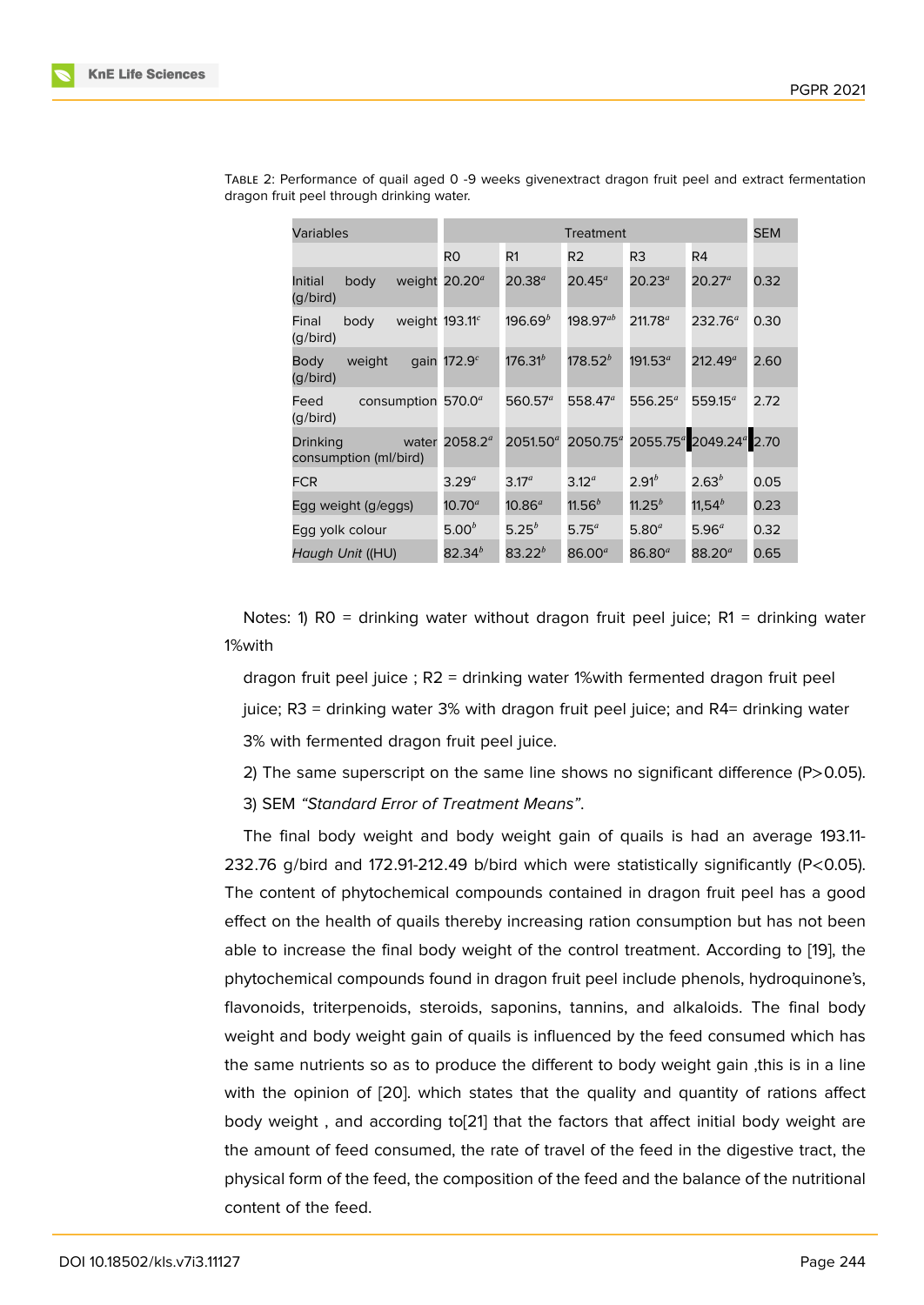The results showed that the quail can get treatment R0,R1,R2,R3 and R4 gave Japanese quail given which doesn't or fermented dragon fruit peel through drinking water in its intestines affects nutrition, health, performance and productivity, the role of fermented dragon fruit peel stimulate gut maturity and immunity, besides helping to break down mucus, inhibiting pathogenic bacteria. Microbes also help stimulate growth by breaking down indigestible food materials and producing volatile fatty acids and vitamins. This is in accordance Mustika et al.(2014 ) [22]. and Susanti et al.(2012) [23]. the skin of red dragon fruit contains saponins which can affect the amount of feed consumption and alkaloids , flavonoids and Saponins that saponins causes a bitter taste so that it will reduce palatability, but with gav[e in](#page-9-5)creased the body weight [and](#page-9-6) body weight gain . Figure 1.



**Figure** 1: Performance of quail.

The ratio between feed and water consumed gave raised level of water have high mineral content or nutrition impact to microbial pathogen used as bird welfare and or water and feed suitability indicator. Water in addition to being a vital nutrient, is involved in many aspects pf poultry metabolism including body temperature control, digestion and absorption of feed, transport of nutrient, and the elimination of water products, via urine, from the body [24]. The nutrients that are absorbed from the digestive tract can be disposed of in the body in several ways.The may be used immediately as a source of energy, heat production and performance.

The feed convers[ion](#page-9-7) ratio (FCR) on all quail gave the treatment results were significantly different (P<0.05). Treatment. Feed conversion ratio (FCR) are used to reflection of performance. FCR is closely related to ration consumption and body weight gain. Supplementation in water can significantly decrease feed conversion ratio, reflected by [25]. that Supplementation of yeast Saccharomyces spp. can increase body weight gain and final body weight, feed efficiency in ducks. This is in accordance with the opinion of [26] which states that the difference in feed conversion is due to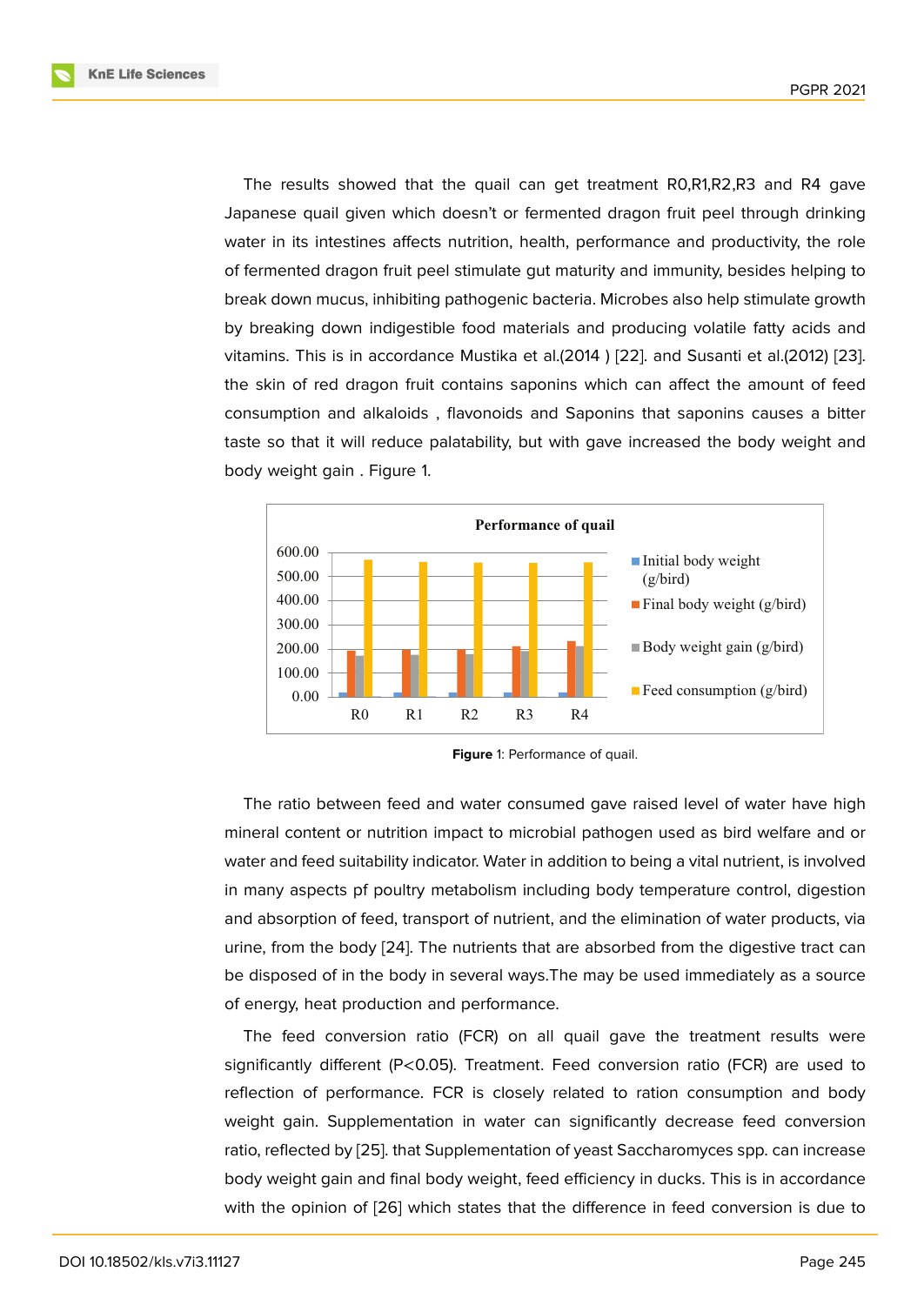differences in ration consumption and body weight gain. Factors that affect FCR are the quality of the ration, the technique of giving, the form and consumption of the ration and the body weight of the livestock [27]. According to [28]. that the ration conversion is a measure of efficiency in the use of rations. The lower conversion value of the ration, the better the livestock in the absorption of the ration. [29]. stated that the low ration conversion rate means that the [nu](#page-9-8)mber of ration[s us](#page-10-0)ed produce 1 kg of meat is getting less. Drinking water is the most important requirement for quail, because the quail consumes twice as much water as the ration. Water co[nsu](#page-10-1)mption in this study did not a significant difference (P>0,05) between treatments. The results of the study showed that treatment R2, R3 and R4 appears increased productivity (quality eggs weight, HU, eggs colour) of the quail significantly than R0 Table 1. and Figure 2.



**Figure** 2: Productivity and egg quality of quail.

The average yellow color in this study showed results were non significantly different from the treatment of quail given drinking water with the addition of dragon fruit peel extract at 1%(P2), 3% (P3) and 3%(P4) treatment. There is a lot of influence on the color of the yolk where the dragon fruit peel contains anthocyanin substances that can act as antioxidants. The color of the egg yolk is influenced by xanthophyll dyes which are widely found in the hydroxy -carotenoid group and also due to the relationship between the nutrient content of the ration [29]. The results of the HU analysis showed that the provision of drinking water with the addition of dragon fruit peel juice the treatment of 1% (P1),3%(P3) had no-statistically effect (P>0,05) on HU. This has no effect on the freshness of the eggs, especially f[or h](#page-10-1)igh egg whites (still good) and because egg whites have a positive correlation with the value of HU [29] and [30]. added that there is a positive correlation between the albumin value and the HU value, namely the higher the albumin value, the higher the resulting Haugh Unit value. The higher the egg white, the higher the value of HU, the better the qu[ality](#page-10-1) of t[he e](#page-10-2)gg and also shows that the eggs are still new and fresh [31], so it was categorized as AA quality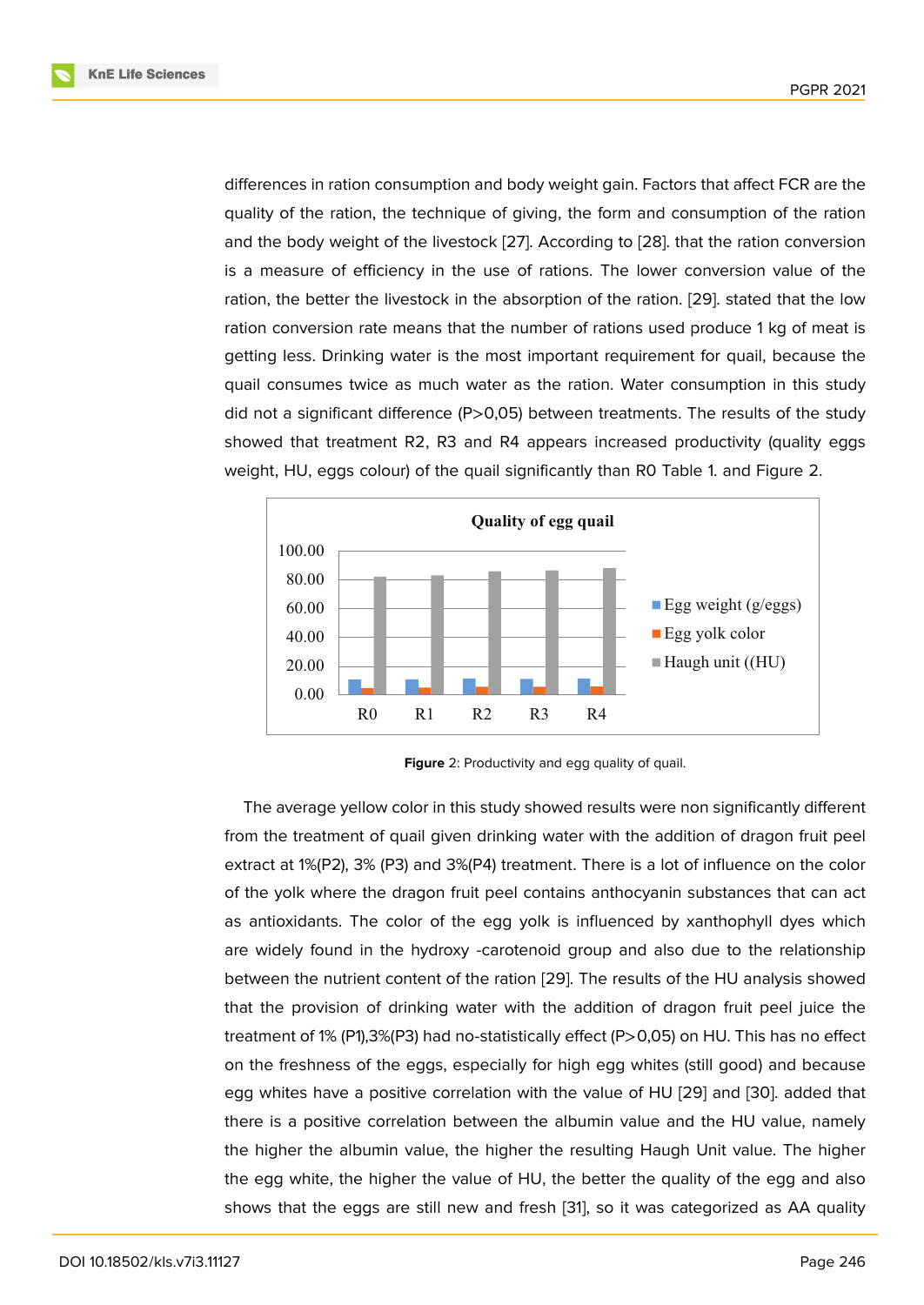eggs. HU values more than 72 are categorized as AA quality eggs, HU values 60-72 as A quality eggs, HU values 31-60 as B quality eggs, and Haugh Unit values less than 31 are categorized as C quality eggs USDA in [32]. Albumin height and Haugh Units measure the viscosity of the thick albumin, furthermore some of others internal and external quality traits of the egg were estimated using following formulae on the basis of the aforementioned measures [33].

# **4. Conclusion**

The quails gave of dragon fruit peel extract without or fermented 1% as 3% in drinking water has effect increased on performance and productivity of egg production (egg quality).

# **5. Acknowledgements**

The author would like to say thank the Rector of Udayana University for the funds of the research through Director of Research and Community Services, Udayana University. Thank to Dean of Faculty Animal Science and head of Poultry Science Laboratory, Faculty of Animal Science, Udayana University

# **References**

- [1] Directorate General of Livestock and Animal Health. Animal husbandry andhealth statistics. Jakarta: Directorate General of Livestock and Animal Health; 2018.
- <span id="page-7-0"></span>[2] Subekti E, Hastuti D. Budidaya puyuh *(coturnix–coturnix Japonica)* dipekarangan sebagai sumber protein hewani dan penambah income keluarga. Jurnal Ilmu – Ilmu Pertanian. 2013;9(1): 1-10.
- <span id="page-7-1"></span>[3] Saeid J, Al-Nasry A. Effect of dietary coriander seeds supplementation on growth performance carcass traits and some blood parameters of broiler chickens. International Journal of Poultry Science. 2010;9(9): 867-870.
- <span id="page-7-2"></span>[4] Awad W.A, Ghareeb K, Abdel-Raheem S, and Bohm J. Effects of dietary inclusion of probiotic and synbiotic on growth performance, organ weights, and intestinal histomorphology of broiler chickens. Poultry Science. 2009;88(1):49-56.
- <span id="page-7-4"></span><span id="page-7-3"></span>[5] Tangendjaja B.,Uli E., Harris A., Wijanarko P.A., and Kurniawan W. Kompendium pelengkap dan imbuhan pakan. Cetakan I, Penerbit ASOHI. Jakarta:Gita Pustaka; 2000.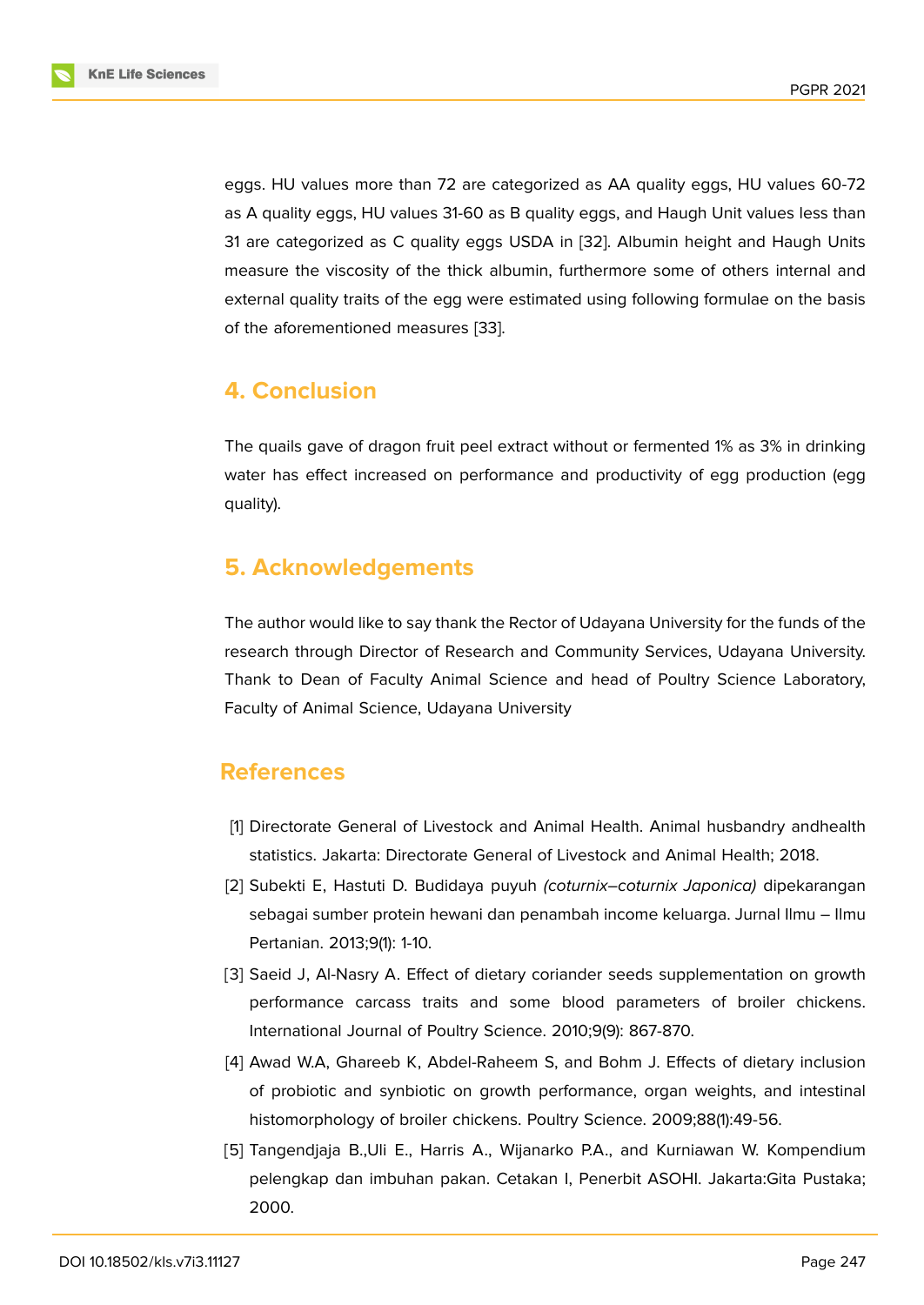

- <span id="page-8-0"></span>[6] Mustika AIC, Sjofjan O, Widodo E. Pengaruh penambahan tepung kulit buah naga merah (*Hylocereus polyrhizus*) dalam pakan terhadap penampilan produksi burung puyuh (*Coturnix japonica*) [Skripsi]. Fakultas Peternakan, Universitas Brawijaya, Malang; 2014.
- <span id="page-8-1"></span>[7] Citramukti I. Ekstraksi dan uji kualitas pigmen antosianin pada kulit buah naga merah (*Hylocereus costaricensis*), (kajian masa simpan buah dan penggunaan jenis pelarut) [Skripsi]. Jurusan Teknologi Hasil Pertanian. Universitas Muhammadiyah, Malang; 2008
- <span id="page-8-2"></span>[8] Dewi S.H.C, and Setiohadi J. Manfaat tepung pupa ulat sutra (*Bombyx mori*) untuk pakan puyuh(*Coturnix coturnix japonica*) jantan. Jurnal AgriSains. 2010; 1(1): 1-6. **[**9] Dewi G.A.M.K, I M. Nuriyasa and I W. Wijana . Effect of diet containingdragon fruit peel meal fermentation for productivity of kampung chickens. Paper presented at: The  $2^{nd}$ International Conference on Animal Nutrition and Environment (ANI-NUE); KhonKaen, Thailand. 2017 ;November.1-4.
- [9] Handayani AP, Rahmawati A. Pemanfaatan kulit buah naga (dragon fruit) sebagai pewarna alami makanan pengganti pewarna sintesis. Jurnal Bahan Alam Terbarukan.2012;1: 19-24.
- <span id="page-8-3"></span>[10] Rosa RA, Malik MA, Prakoso IG, Djati RW, Purnamawati Y. Suplemen pakan berbasis limbah kulit buah naga (*Hylocereus undatus*) guna menghasilkan telur puyuh yang kaya vitamin A dan rendah kolesterol. Bogor: Institut Pertanian Bogor; 2013.
- <span id="page-8-4"></span>[11] Manihuruk F.M. Efektivitas penambahan ekstrak kulit buah naga merah (*Hylocereus polyrhizus*) sebagai pewarna, antioksidan, dan antimikroba pada sosis daging sapi selama penyimpanan dingin [Thesis]. Bogor: Institut Pertanian Bogor; 2016.
- <span id="page-8-5"></span>[12] Astuti I, I M. Mastika and G. A. M. K. Dewi. The effect of diet containing different dragon fruit peel meal fermentation for productivity of broilers. Paper presented at: The International Conference on Bioscience and Biotechnology , UNUD, Denpasar, Bali 14-16 September 2015
- <span id="page-8-6"></span>[13] Dewi G. A. M. K., I K.A. Wiyana, and M. Wirapartha. Optimization of increased production of poultry by utilizing fermented dragon peel (*Hylocereus*sp). Research group report. Lembaga Penelitian dan Pengabdian, Udayana University; 2019.
- <span id="page-8-7"></span>[14] Suartiningsih N.P.M., G. A. M. K. Dewi, I M. Nuriyasa. The effect oflevel dragon fruit peels (*Hylocerus polyrhizus*) fermentation in against productivity of "kampung" chicken 2-10 weeks old. International Journal of MultidisciplinaryApproach and Studies. 2018;5(2): 93-99.
- <span id="page-8-8"></span>[15] Nurliyana R, Zahir I.S, Suleiman KM, Aisyah M.R, and Rahim K.K. Antioxidant study of pulps and peels of dragon fruit: A comparative study. International Food Research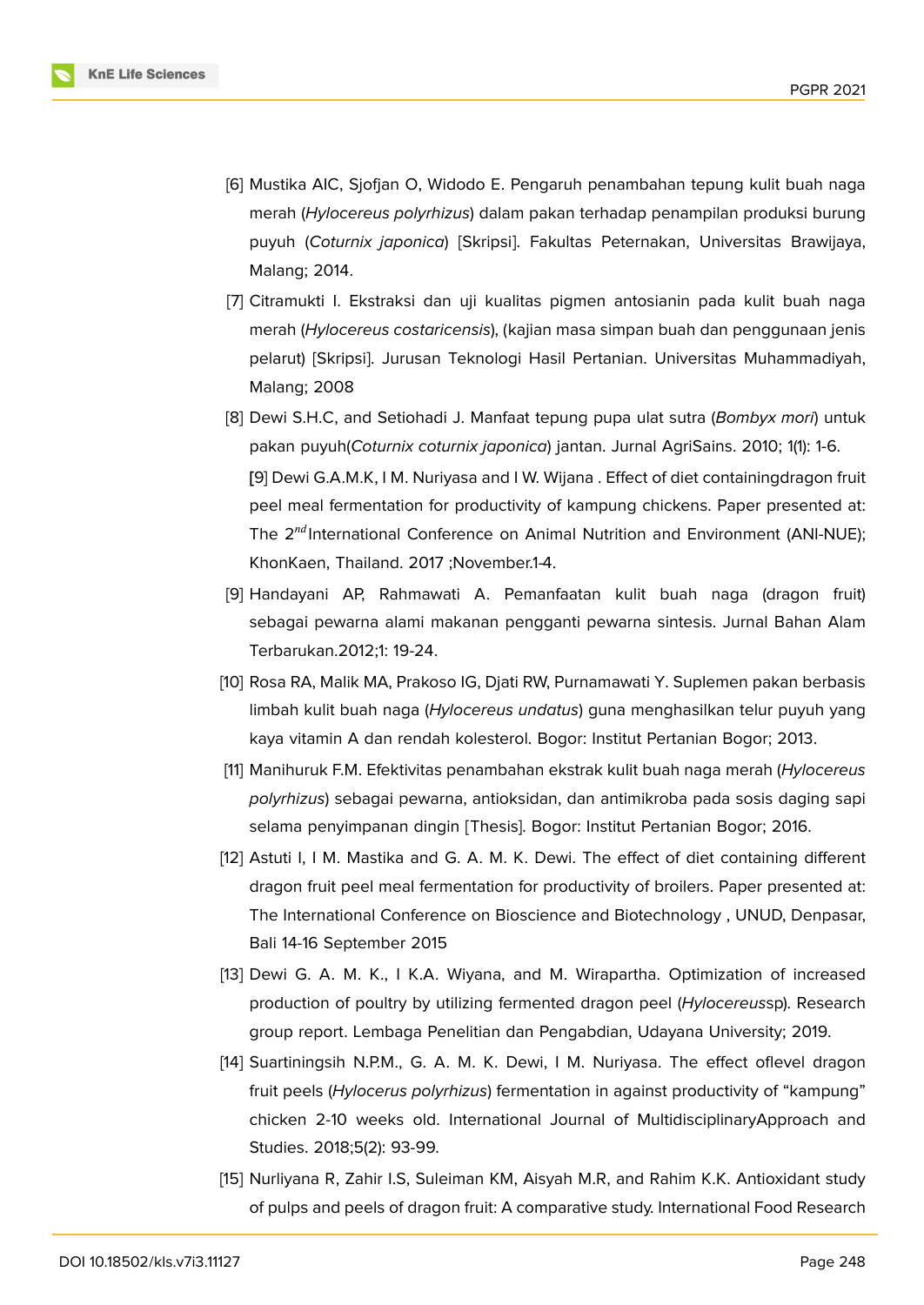Journal. 2010; 17:367- 375*.*

- <span id="page-9-0"></span>[16] Kumar A, Singh A.K, Kaushik M.S, Mishra S.K, and Singh P.K. Interction of tumeric (*Curcuma domestika* Val,) with beneficial microbes: A review. Biotech. 2017;7(6):1-8.
- <span id="page-9-1"></span>[17] Ahmad R.Z. Pemanfaatan kamir *Saccharomyces cerevisiae* untukt ernak.Wartazoa. 2005;15(1): 45-55.
- <span id="page-9-2"></span>[18] Steel R.G.D, and Torrie J.H. Prinsip dan prosedur statistika. Jakarta:Pustaka Utama;1993.
- <span id="page-9-3"></span>[19] Stadivari M. P. F., G. A. M. K. Dewi, dan Ida Ayu Putri Utami. Pengaruh pemberian tepung buah naga fermentasi pada ransum terhadap produksi telur ayam lohmann brown umur 18-21 minggu. Prosiding Webinar Nasional. 2020: 156-164
- <span id="page-9-4"></span>[20] Widjastuti T, and Kartasudjana R. Pengaruh pembatasan ransum dan implikasinya terhadap performa puyuh petelur pada fase produksi pertama. Fakultas Peternakan Universitas Padjadjaran, Bandung. Journal of the Indonesian Tropical Animal Agriculture. 2006;31(3): 162-166.
- [21] Dewi S.H.C, and Setiohadi J. Manfaat tepung pupa ulat sutra (*Bombyx mori*) untuk pakan puyuh (*Coturnix coturnix japonica*) jantan. Jurnal AgriSains. 2010; 1(1): 1-6.
- <span id="page-9-5"></span>[22] Mustika A.I.C, Sjofjan O, and Widodo E. Pengaruh penambahan tepung kulit buah naga merah (*Hylocereus polyrhizus*) dalam pakan terhadap penampilan produksi burung puyuh (*Coturnix japonica*) [Skripsi]. Fakultas Peternkan , Universitas Brawijaya.Malang. 2014.
- <span id="page-9-6"></span>[23] Susanti EVH, Suryadi BU, Yandi S, Tri R. Phytochemical screening and analysis polyphenolic antioxidant activity of methanolic extract of white dragon fruit (*Hylocereus undatus*). Indonesian Journal of Pharmacology. 2012;23(1): 60-64.
- <span id="page-9-7"></span>[24] Viera S.L, and Lima L.L.Live performFance, water intake and excreta characteristics of broiler fed all vegetable diets based on corn and soybean meal. International Journal of Poultry Science. 2005;4(6): 365-368.
- [25] Bidura I G., N.W. Siti, I B.G. Partama. Effect of probiotics *Sacchromyces* spp. Kb-5 and Kb-8 in diets on growth performance and cholesterol levels in ducks. South African Journal of Animal Science.2019;4: 219-226.
- [26] Mulyadi A, Suprijatna E, dan Atmomarsono U. Pengaruh pemberian tepung limbah udang fermentasi dalam ransum puyuh terhadap kualitas telur. Jurnal Agripet. 2017;17(2):95-103.
- <span id="page-9-8"></span>[27] Mustika AIC, Sjofjan O, Widodo E. Pengaruh penambahan tepung kulit buah naga merah (*Hylocereus polyrhizus*) dalam pakan terhadap penampilan produksi burung puyuh (*Coturnix japonica*) [Skripsi]. Malang: Universitas Brawijaya Malang; 2014.